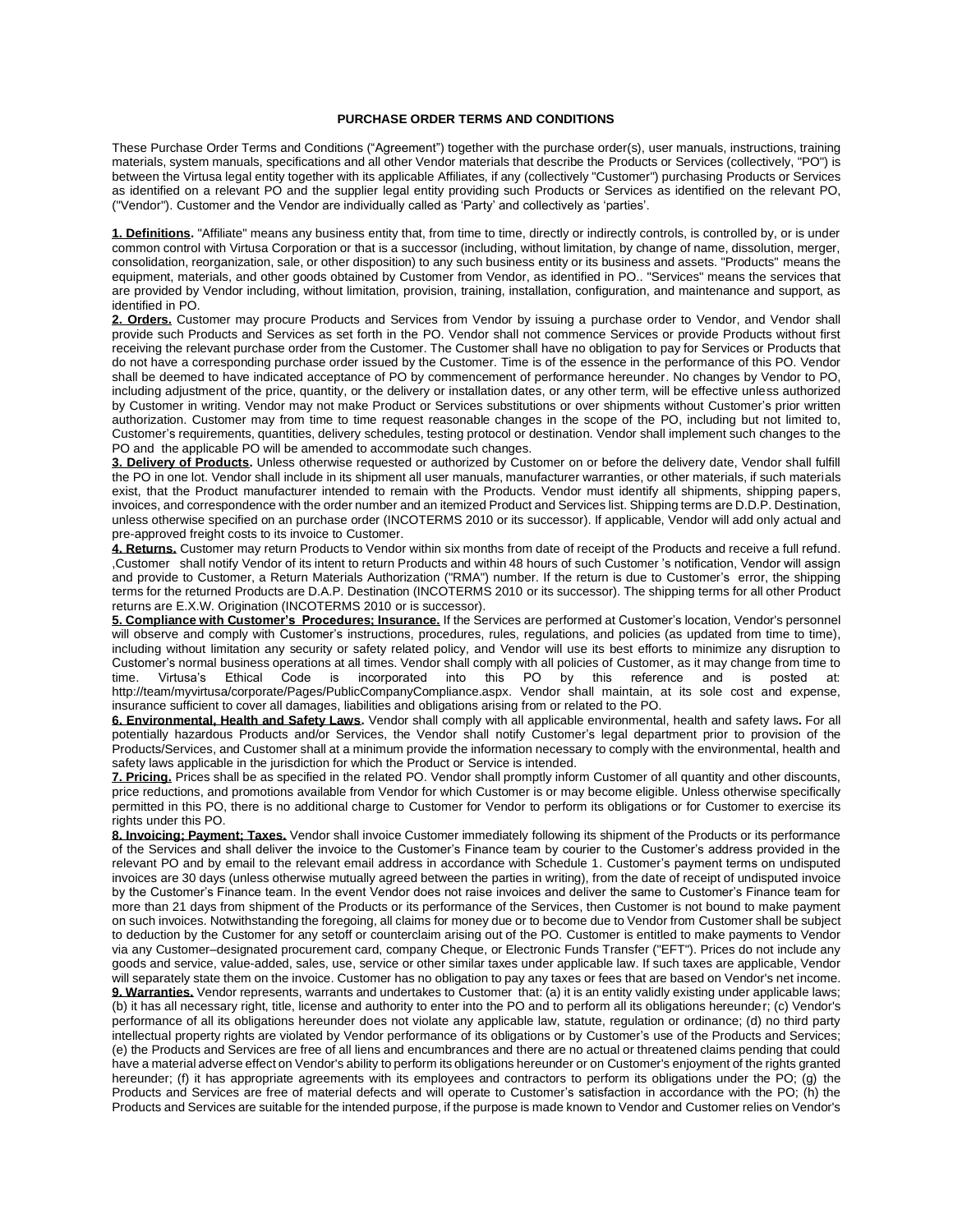judgment and selection; (i) the Product is new and not used, remanufactured, or reconditioned; and (i) it will perform the Services in a professional and workmanlike manner, consistent with the highest industry standards. In the event that such Product or Service fails to satisfy these warranties, representations and conditions, without limitation to Customer's other rights and remedies, Vendor at its own expense, will promptly repair or replace the Product with new conforming product or re-perform the Services, as applicable; provided however, that Customer may elect to receive a refund of all fees and expenses paid in lieu of such repair, replacement or re-performance.

**10. Indemnification. Vendor,** at its own expense, shall defend, indemnify, and hold Customer and its representatives, officers, directors harmless from all claims, actions, demands, or proceedings made against an indemnified party ("Claims") or any liabilities, losses, damages, judgments, settlements, costs and expenses (including reasonable legal fees and attorneys' fees) ( "Losses") insofar as such Claims or Losses are related to a breach by Vendor of any representation, warranty, covenant or agreement made by it hereunder or any injury or damage caused by Vendor or the Products to persons or property, or any willful misconduct or negligent acts by Vendor, or any breach of applicable law by the Vendor during the performance of its obligations hereunder.

**11. Confidential Information.** All information (including but not limited to materials, systems, software, hardware, tooling and equipment) and information acquired directly or indirectly (including but not limited to oral, written, visual, graphical, and electronic information), by Vendor from Customer , or analyses, compilations, studies or other documents prepared by Vendor or its representatives which contain or otherwise reflect such information provided by Customer and all information that is provided by Customer pursuant to the PO which is intended to be confidential (collectively, "Confidential Information"), shall be held in confidence and shall remain the exclusive property of Customer , and shall be used and disclosed by Vendor only to the extent necessary for its performance of this PO. This Section 11 shall not apply to Confidential Information that the Vendor can demonstrate (a) is or becomes generally available to the public other than as a result of disclosure by the Vendor or anyone to whom it transmits the Sensitive Information; (b) was known to it or in its possession on a non-confidential basis prior to the date of disclosure to the Vendor ; or (c) is independently developed by the Vendor without use of, or reference to, the Confidential Information.

**12. Rights Assignment.** Vendor hereby assigns to Customer and its successors and assigns, without further consideration and with full title guarantee, the entire worldwide right, title, and interest to all work product related to the Services (including, without limitation, all intellectual property rights in such work product whether existing now or in the future; whether or not registered and all applications and renewals for the same) and waives or shall procure the waiver of all moral rights in relation to such work product.

**13. No Publicity.** Vendor shall not disclose, use, or refer to this PO, or the name, trade names, trademarks or service marks of Customer , in any advertising, publicity release, customer list, promotional or other published material without the prior written consent of Customer , which consent may be withheld.

14. Independent Contractor. Vendor is a nonexclusive independent contractor to Customer . The employees, personnel or agents of Vendor are not employees of Customer and are not eligible to participate in any benefits or privileges given or extended by Customer ,or by operation of law, to Customer's employees. Vendor has no authority to assume or create any obligation, express or implied, on behalf of Customer.

**15. Termination. Customer** may terminate the performance of work under the PO in whole or in part at any time and for any reason, by written notice to Vendor. Upon receipt of such notice, Vendor will, unless otherwise directed, immediately discontinue all work and the placing of all orders for materials, facilities and supplies in connection with the performance of this PO and will promptly cancel all existing orders and terminate all subcontracts in so far as such orders or subcontracts are chargeable to this PO. Customer shall have any liability to Vendor beyond payment of any balance owing for material purchased hereunder and delivered to and accepted by Customer prior to Vendor's receipt of the notice of termination and for work in process required for delivery to Customer . In the event of early termination, Vendor shall refund any prepaid/advance fees to Customer. Notwithstanding any other provision of this PO, the parties agree that those obligations which by their nature are intended to survive expiration or termination will survive.

**16. Assignment.** Vendor shall not subcontract, assign or otherwise transfer any rights or obligations under this PO without the prior written consent of Customer , which will not be unreasonably withheld or delayed. Any such assignment made without prior written consent of Customer is void. For permitted subcontracts, assignments, or other transfer of the rights or obligations by Vendor, Vendor remains jointly and severally liable for the actions or omissions of the assignee. Customer shall be entitled to subcontract, assign or otherwise transfer any of its rights or obligations under this PO to any third party. This PO is binding upon the parties' respective successors and permitted assigns.

**17. Compliance with Laws.** The parties shall comply with all applicable laws and regulations of a country, while in that country, as the laws and regulations may change from time to time.

**18. Non-Waiver.** No course of dealing, course of performance, or failure of either party to enforce strictly any PO provision is to be construed as a waiver of a provision.

**19. Remedies; Attorney Fees and Costs.** Customer's rights and remedies in this PO are in addition to any other rights and remedies provided in law or equity. In any action brought under this PO, Customer is entitled to receive all costs, expenses and reasonable legal fees including but not limited to attorney's fees.

**20. Governing Law.** The parties submit to the irrevocable jurisdiction of the local courts of law of the country/location where Customer is receiving Services or Products.(as stated on the purchase order). The United Nations Convention on Contracts for the International Sale of Goods does not apply to this PO.

**21. Severability.** If any PO provision is held invalid or unenforceable, such provision will be deemed deleted from this PO and replaced by a valid and enforceable provision which so far as possible achieves the parties' intent in agreeing to the original provision. This PO's remaining provisions will stay in effect.

**22. Supremacy.** Any preprinted terms and conditions on a quotation, acknowledgement, invoice, or any other document which conflict with or are in addition to the terms of this PO are deemed void ab initio and are replaced/superseded by this PO (unless mutually agreed in writing between the parties). In the event of a conflict, the parties may resolve such conflict by mutual discussion in good faith. If Vendor and Customer have a signed agreement for Products and Services, such agreement supersedes the PO to the extent of any conflict between such agreement and this PO.

**23. Entire Agreement.** Except as otherwise allowed in Section 22, this PO constitutes the entire agreement between the parties and supersedes all previous agreements, written or oral, between the parties with respect to the PO subject matter and cannot be modified except in a writing signed by the parties. Nothing in this Section 23 shall exclude or limit either party's liability for fraud or deceit.